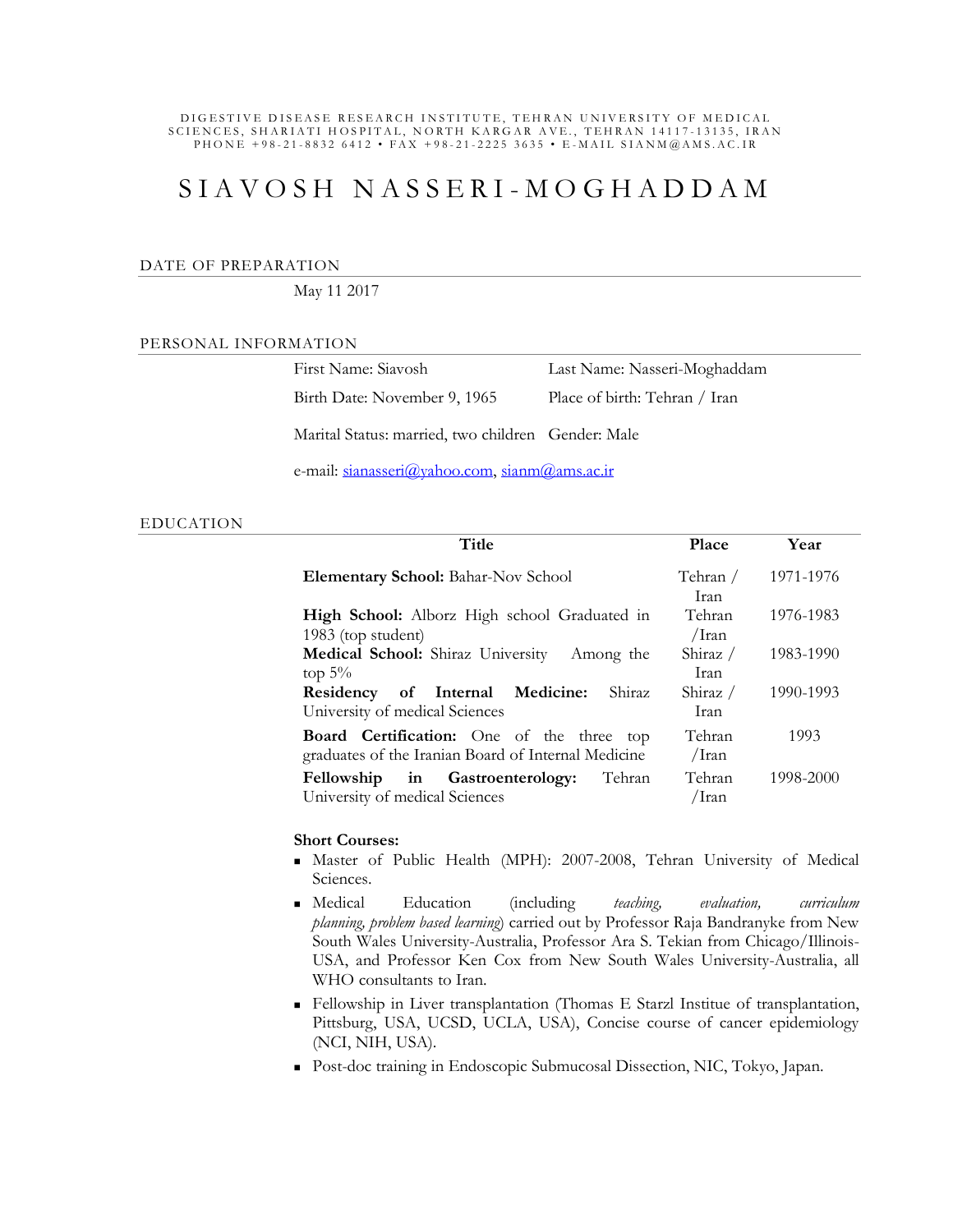- **Associate Professor of Medicine:** Tehran University of Medical Sciences, 2006
- **Assistant Professor of Medicine:** Iran University of Medical Sciences, 1993-1996
- **Assistant Professor of Medicine and Gastroenterology:** Tehran University Medical Sciences 1996-2006
- **Director,** Gastroenterology clinical ward, Shariati hospital, since 2005.
- **Member of Educational Development Centers:** Iran & Tehran Universities Since 1993
- **Designing & implementing workshops in "Medical Education":** Since 1994
- **Reviewer for the "Iranian Journal of Medical Sciences":** 1997 to the present time
- **Reviewer for the "Archives of Iranian Medicine":** 1999 to the present time
- **Reviewer for the "Cochrane Hepato-biliary Group":** 2000 to the present time
- **Reviewer for the "Journal of Gastroenterology and Hepatology":** 2002 to the present time.
- **Reviewer for the "Govaresh":** from 2003
- **Member of the editorial board of the "Archives of Iranian Medicine",**  since 2004
- **Member of the editorial board of the "Middle East Journal of Digestive Diseases",** since 2011
- **Member of the editorial board of the "Acta Medica Iranica",** since 2013
- **Member of the examination committee of the Iranian Boards of:**  Undergraduate comprehensive examination, Internal medicine residency entrance examination, and Internal medicine pre-board examination: 1999 to 2001
- **Member of Digestive Diseases Research Center (Tehran University):**  1998 to the present time
- **Editor, journal of "Tebbe Dakheli"** (The Iranian quarterly journal of internal Medicine):1998-2003
- **Associate Editor, Archives of Iranian Medicine,** since 2004
- **Director:** Gastro-esophageal Reflux Disease research group of the DDRC.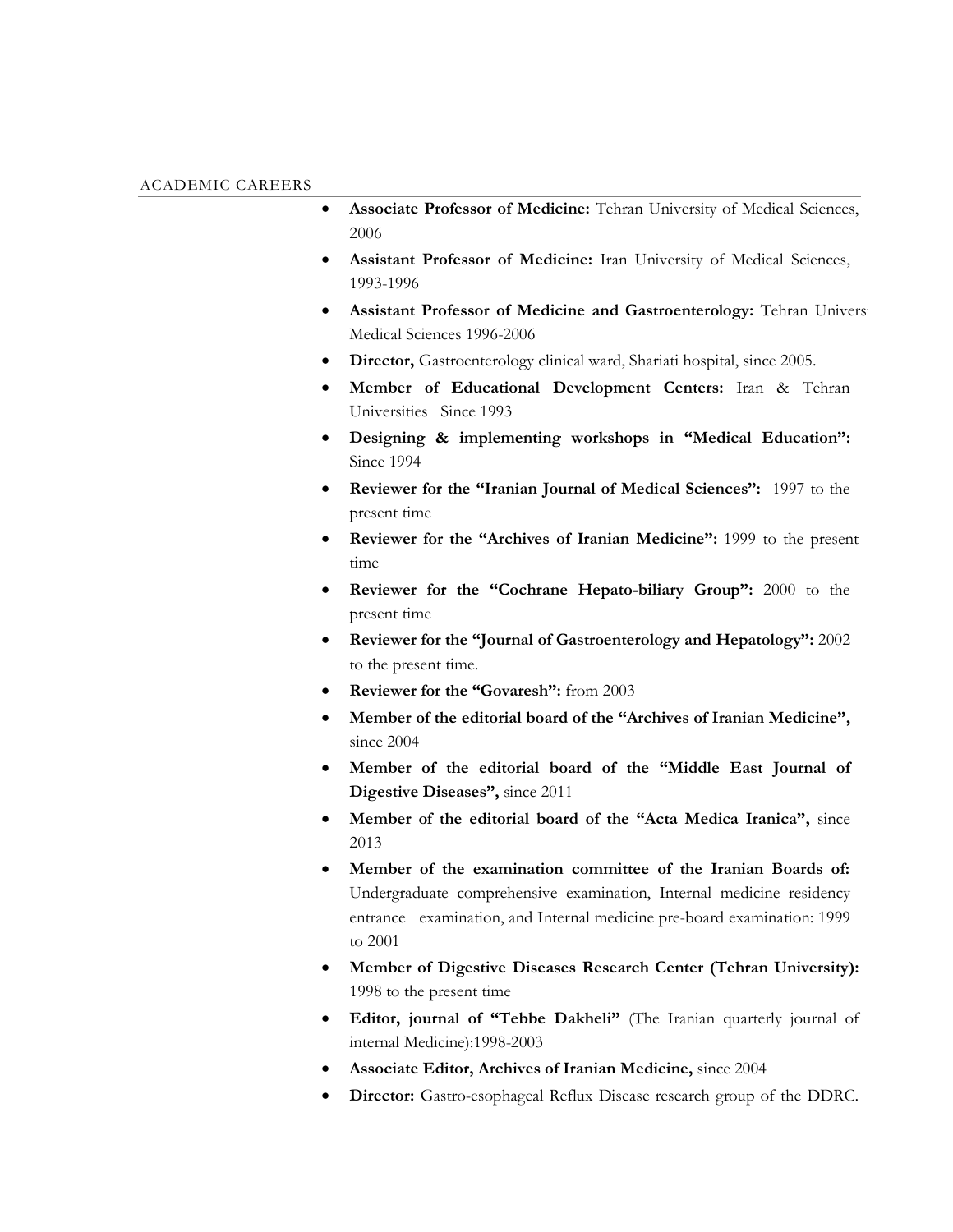Since 2003

- **Director:** Autoimmune liver disease study group of the DDRC. Since 2003
- **Director:** Upper GI malignant disease research center at the Digestive Disease Research Institute, Tehran University of Medical Sciences, since 2012
- **Director:** Department of Gastroenterology and Hepatology, Shariati Hospital, Tehran University of Medical Sciences (since 2014)
- **Director:** Fundamentals of Clinical Medicine Course, School of Medicine, Tehran University of Medical Sciences (Since 2014)
- **Principle Investigator:** Autoimmune liver disease registry of Iran

## **HONORS**

[ Click here and enter information. ]

## PATENTS AND PUBLICATIONS

## **Articles:**

- 1. Effects of Intracisternal TRH on Basal Acid Output and Serum Gastrin in Hyperthyroid Rats. Iranian Journal of Medical Sciences 1992; 17: 87-91.
- 2. Helicobacter Pylori Prevalence in Two Iranian Provinces with High and Low Incidence of Gastric Carcinoma. Archives of Iranian Medicine 2000; 3:6-9.
- 3. Malekzadeh R, **Nasseri-Moghaddam S**, et al. Cyclosporine-A Is A Promising Alternative to Corticosteroids in Autoimmune Hepatitis. Dig Dis Sci 2001; 46(6): 1321-1327.
- **4.** Mohammadzadeh M, **Nasseri-Moghaddam S**, Allameh AA. Measurement of Glutathione S-transferase and its class- $\pi$  in plasma tissue biopsies obtained after laparoscopy and endoscopy from subjects with esophagus and gastric cancer. Clinical Biochem 2003; 36: 283-288.
- 5. **Nasseri-Moghaddam S,** Malekzadeh R, Sotoudeh M, Tavangar M, Azimi K, Sohrabpour AA, Mostadjabi P, Fathi H, Minapoor M. Lower esophagus in dyspeptic Iranian patients: a prospective study. J Gastroenterol Hepatol. 2003 Mar; 18(3):315-21.
- 6. **Nasseri-Moghaddam S,** Sotoudeh M, Malekzadeh R. Gastroesophageal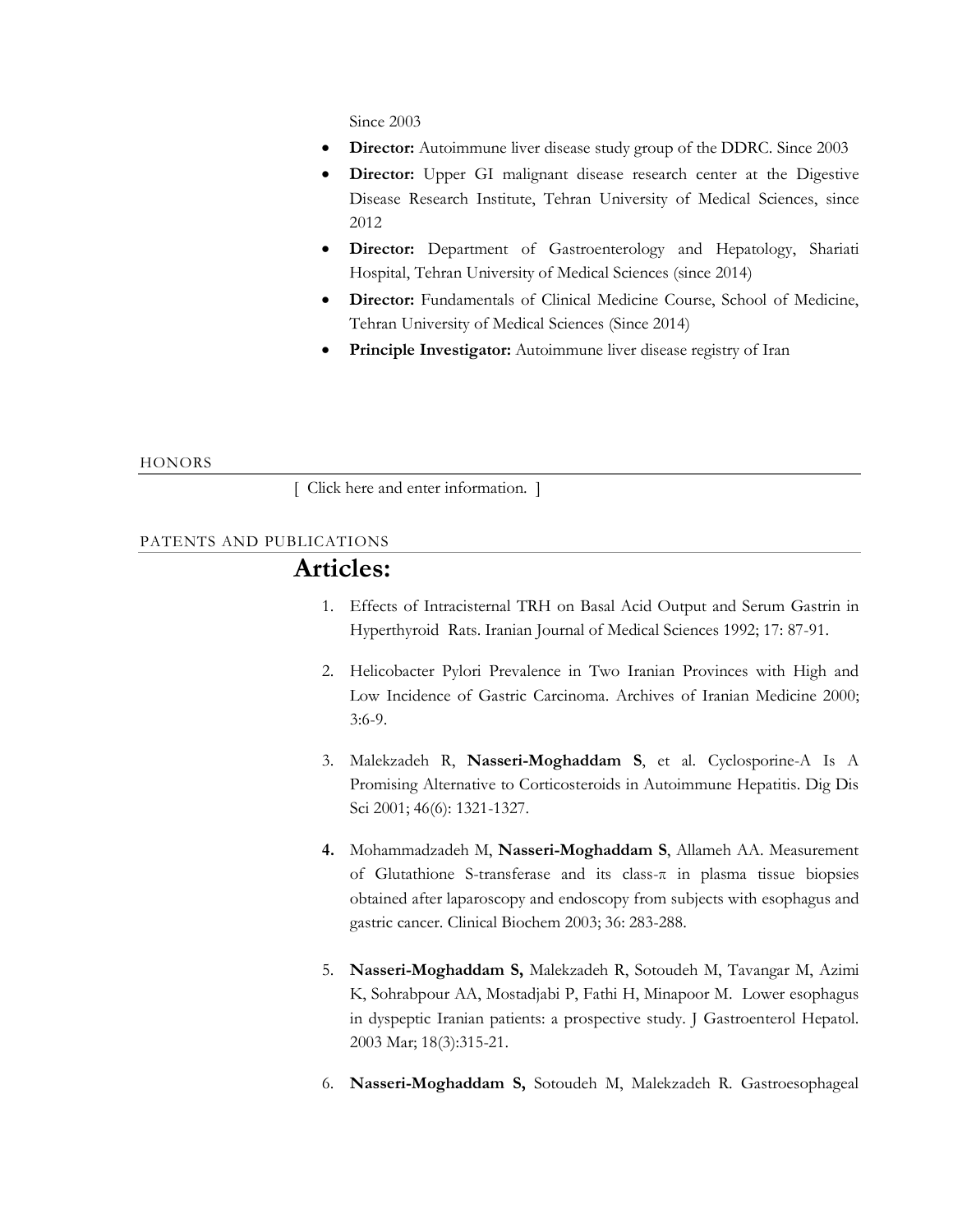Reflux Disease: The New Epidemic *(Review article)*. Arch Iranian Med 2003; 6: 127-140.

- 7. F. Saidi, R. Malekzadeh, M. Sotoudeh, M. H. Derakhshan, M. J. Farahvash, A. Yazdanbod, Sh. Merat,J. Mikaeli, R. Sotoudehmanesh, **S. Nasseri-Moghadam**, A. Majidpour, S. Arshi, B. Abedi-Ardakani, A. Yoonessi, F. Sadr, A. Sepehr, D. Fleischer, S. Fahimi. Endoscopic esophageal cancer survey in the western part of the Caspian Littoral. Diseases of the Esophagus (2002) 15, 214–218.
- 8. Shahin Merat, Reza Malekzadeh, Masoud Reza Sohrabi, Masoud Sotoudeh, Nasser Rakhshani, Amir Ali Sohrabpour, **Siavosh Naserimoghadam**. Probucol in the treatment of non-alcoholic steatohepatitis: A double blind randomized controlled study. Journal of Hepatology 38 (2003) 414–418.
- 9. Shahin Merat, Reza Malekzadeh, Masoud Reza Sohrabi,Mahshid Hormazdi, **Siavosh Naserimoghadam**, Javad Mikaeli., Mohammad Jafar Farahvash, Reza Ansari, Rasoul Sotoudehmanesh, Morteza Khatibian. Probucol in the treatment of non-alcoholic steatohepatitis: An open label study. *J Clin Gastroenterol* 2003;36(3):266–268.
- 10. Abbas Yazdanbod MD, **Siavosh Nasseri-Moghaddam,** Reza Malekzadeh. Upper Gastro-intestinal Cancer in Ardabil, North-west of Iran. Arch Iranian Medicine 2004;7: 173-177.
- 11. Reza Malekzadeh, Mehdi Mohamadnejad, **Siavosh Nasseri-Moghaddam,** Nasser Rakhshani, Seyed Mohamad Tavangar, Amir Ali Sohrabpour, Soosan Tahaghoghi. Reversibility of Cirrhosis in Autoimmune Hepatitis. American Journal of Medicine 2004; 117: 125- 129. *Times Cited: 4*
- 12. F Islami, F Kamangar, K Aghcheli, S Fahimi, S Semnani, N Taghavi, HA Marjani, S Merat, **S Nasseri-Moghaddam**, A Pourshams, M Nouraie, M Khatibian, B Abedi, MH Brazandeh, R Ghaziani, M Sotoudeh, SM Dawsey, CC Abnet, PR Taylor, R Malekzadeh. Epidemiologic features of upper gastrointestinal tract cancers in Northeastern Iran. British Journal of Cancer 2004; 1-5. *Times Cited: 9*
- 13. Shahbazkhani B, Mohamadnejad M, Malekzadeh R, Akbari MR, Esfahani MM, **Nasseri-Moghaddam S,** Sotoudeh M, Elahyfar A. Coeliac disease is the most common cause of chronic diarrhoea in Iran. Eur J Gastroenterol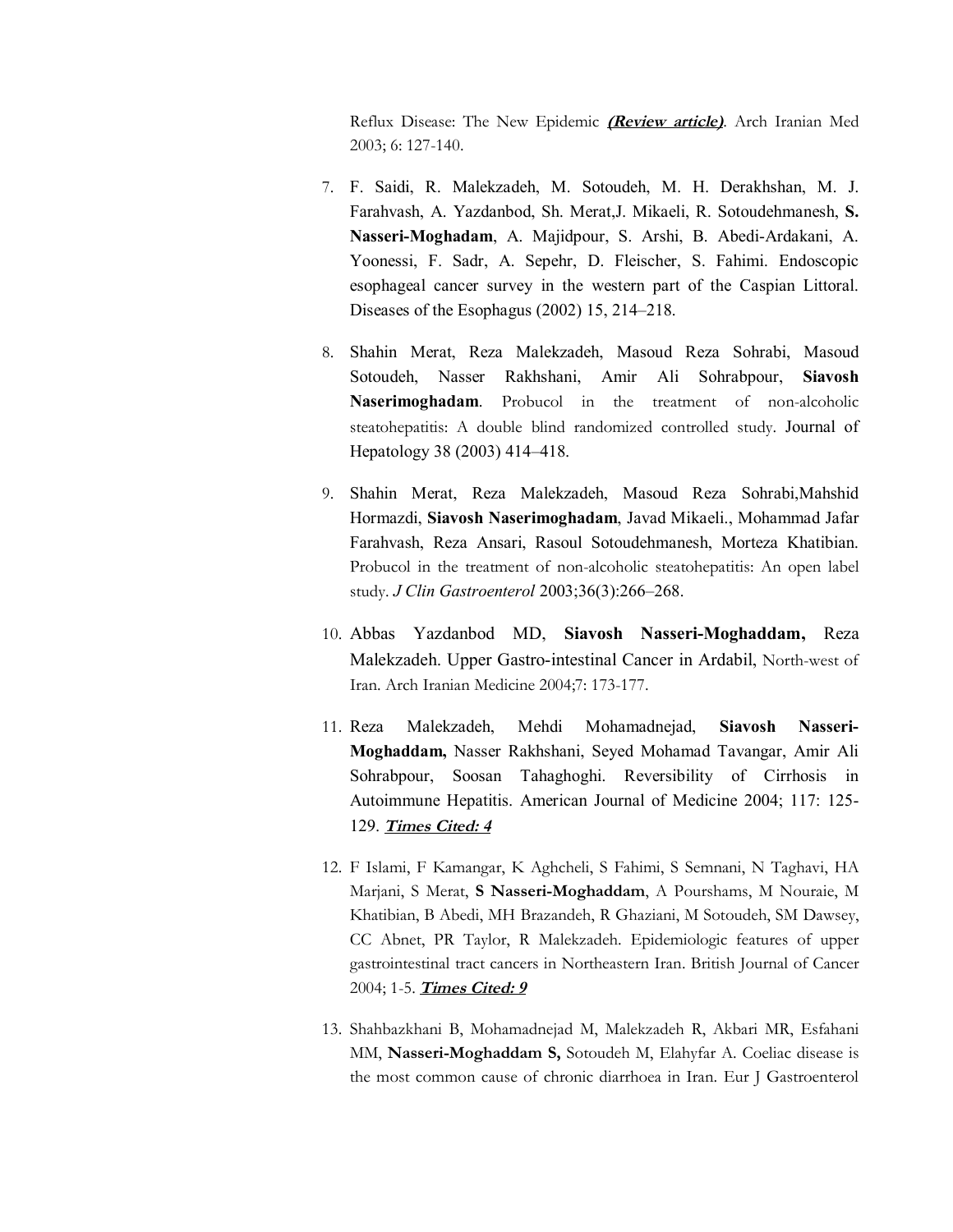Hepatol. 2004 Jul;16(7):665-8. *Times Cited: 4*

- 14. Malekzadeh R, Mohamadnejad M, Rakhshani N, **Nasseri-Moghaddam S**, Merat S, Tavangar SM, Sohrabpour AA Reversibility of cirrhosis in chronic hepatitis B. Clin Gastroenterol Hepatol. 2004 Apr; 2(4):344-7.
- 15. Malekzadeh R, Merat S, Derakhshan MH, Siavoshi F, Yazdanbod A, Mikaeli J, Sotoudemanesh R, Sotoudeh M, Farahvash MJ, **Nasseri-Moghaddam S**, Pourshams A, Dolatshahi S, Abedi B, Babaei M, Arshi S, Majidpour A. Low Helicobacter pylori eradication rates with 4- and 7-day regimens in an Iranian population. J Gastroenterol Hepatol. 2003 Jan;18(1):13-7.
- 16. Shahbazkhani B, Forootan M, Merat S, Akbari MR, **Nasserimoghadam S,** Vahedi H, Malekzadeh R. Coeliac disease presenting with symptoms of irritable bowel syndrome. Aliment Pharmacol Ther. 2003 Jul 15;18(2):231-5.
- 17. **Nasseri-Moghaddam S**. Commented Summary: Does a Surgical Anti-Reflux Procedure Decrease the Incidence of Esophageal Adenocarcinoma in Barrett's Esophagus? A Meta-Analysis. Archives of Iranian Medicine 2004; 7: 76-78.
- 18. **Nasseri-Moghaddam S,** Malekzadeh R. Commented Summary: Screening for Hepatitis C Virus Infection: A Review of the Evidence for the US Preventive Services Task Force. Archives of Iranian Medicine 2004; 7: 167- 168.
- 19. Zendehdel N, **Nasseri-Moghaddam S**, Malekzadeh R, Massarrat S, Sotoudeh M, Siavoshi F. Hekicobacter Pylori Reinfection Rate Three Years after Successful Eradication. J Gastroenterol Hepatol. 2005, 20 (3): 401-4.
- *20.* Mohamadnejad M, Malekzadeh R, **Nasseri-Moghaddam S,** Hagh-Azali S, Rakhshani N, Tavangar SM, Sedaghat M, Alimohamadi SM. Impact of immunosuppressive treatment on liver fibrosis in autoimmune hepatitis. Dig Dis Sci. 2005 Mar; 50(3):547-51.
- 21. **Nasseri-Moghaddam S,** Abrishami A, Malekzadeh R. Percutaneous needle aspiration, injection, and reaspiration with or without benzimidazole coverage for uncomplicated hepatic hydatid cysts. Cochrane Database Syst Rev. 2006 Apr 19;(2):CD003623. *Review.*
- 22. **Nasseri-Moghaddam S**, Malekzadeh R. "Systematic review": is it different from the "traditional review"? Arch Iran Med. 2006 Jul; 9(3):196-9. *Review*
- 23. **Nasseri-Moghaddam S.** Thyroxine in goiter Helicobacter pylori infection,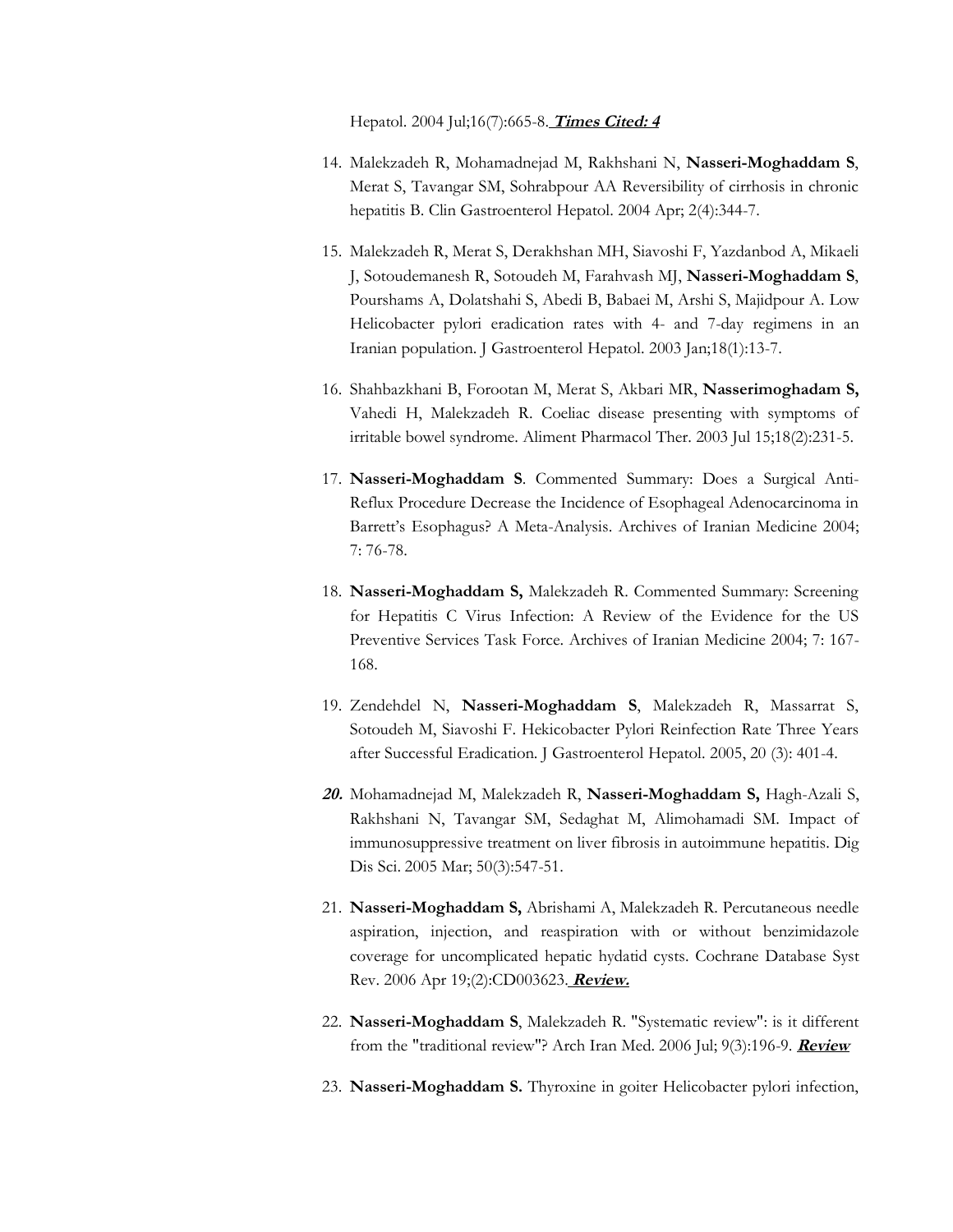and chronic gastritis. Arch Iran Med. 2006 Jul; 9(3):302-3.

- 24. Rasmi Y, Allameh A, **Nasseri-Moghaddam S**, Gill P, Moghaddam MF, Hedayati M. Comparison of glutathione S-transferase-Pi expression at mRNA levels in oesophageal mucosa using RT-PCR-ELISA in individuals with reflux diseases, adenocarcinoma and squamous cell carcinoma. Clin Biochem. 2006 Oct; 39(10):997-1001.
- 25. **Nasseri-Moghaddam S,** Malekzadeh R. Esophageal and cardia cancers summit: report of the first meeting. Arch Iran Med. 2006 Oct; 9(4):442-9.
- 26. Somi MH, Farhang S, Mirinezhad K, Jazayeri E, **Nasseri-Moghaddam S,** Moayeri S, Yasrebinia S. Prevalence and precipitating factors of gastroesophageal reflux disease in a young population of Tabriz, Northwest of Iran. Saudi Med J. 2006 Dec;27(12):1878-81.
- 27. **Nasseri-Moghaddam S**, Razjouyan H, Nouraie M, Alimohammadi M, Mamarabadi M, Vahedi H, Pourshams A, Mohamadnejad M, Zamani F, Sadr F, Darvish-Moghaddam S, Farsi P, Malekzadeh R. Inter- and intraobserver variability of the Los Angeles classification: a reassessment. Arch Iran Med. 2007 Jan; 10(1):48-53.
- 28. Khatibian M, Ajvadi Y, **Nasseri-Moghaddam S,** Ebrahimi-Dariani N, Vahedi H, Zendehdel N, Sotoudehmanesh R, Agah S, Mikaeli J, Pourshams A, Ali-Asgari A, Malekzadeh R, Massarrat S. Furazolidone-Based, Metronidazole-Based, or a Combination Regimen for Eradication of Helicobacter pylori in Peptic Ulcer Disease. Arch Iran Med. 2007 Apr; 10(2):161-7.
- 29. Nouraie M, Radmard AR, Zaer-Rezaii H, Razjouyan H, **Nasseri-Moghaddam S**, Malekzadeh R. Hygiene Could Affect GERD Prevalence Independently: A Population-Based Study in Tehran. Am J Gastroenterol. 2007 Jul; 102(7):1353-60.
- 30. Nouraie M, Razjouyan H, Assady M, Malekzadeh R, **Nasseri-Moghaddam S**. Epidemiology of Gastroesophageal Reflux Symptoms in Tehran, Iran: A Population-Based Telephone Survey. Arch Iran Med. 2007 Jul; 10(3):289- 294.
- 31. **Nasseri-Moghaddam S,** Mofid A, Nouraie M, Abedi B, Pourshams A, Malekzadeh R, Sotoudeh M. The Normal Range of Duodenal Intraepithelial Lymphocytes. Arch Iranian Med 2008; 11 (2): 136 – 142.
- 32. **Nasseri-Moghaddam S**, Razjouyan H, Ali-Mohammadi SM,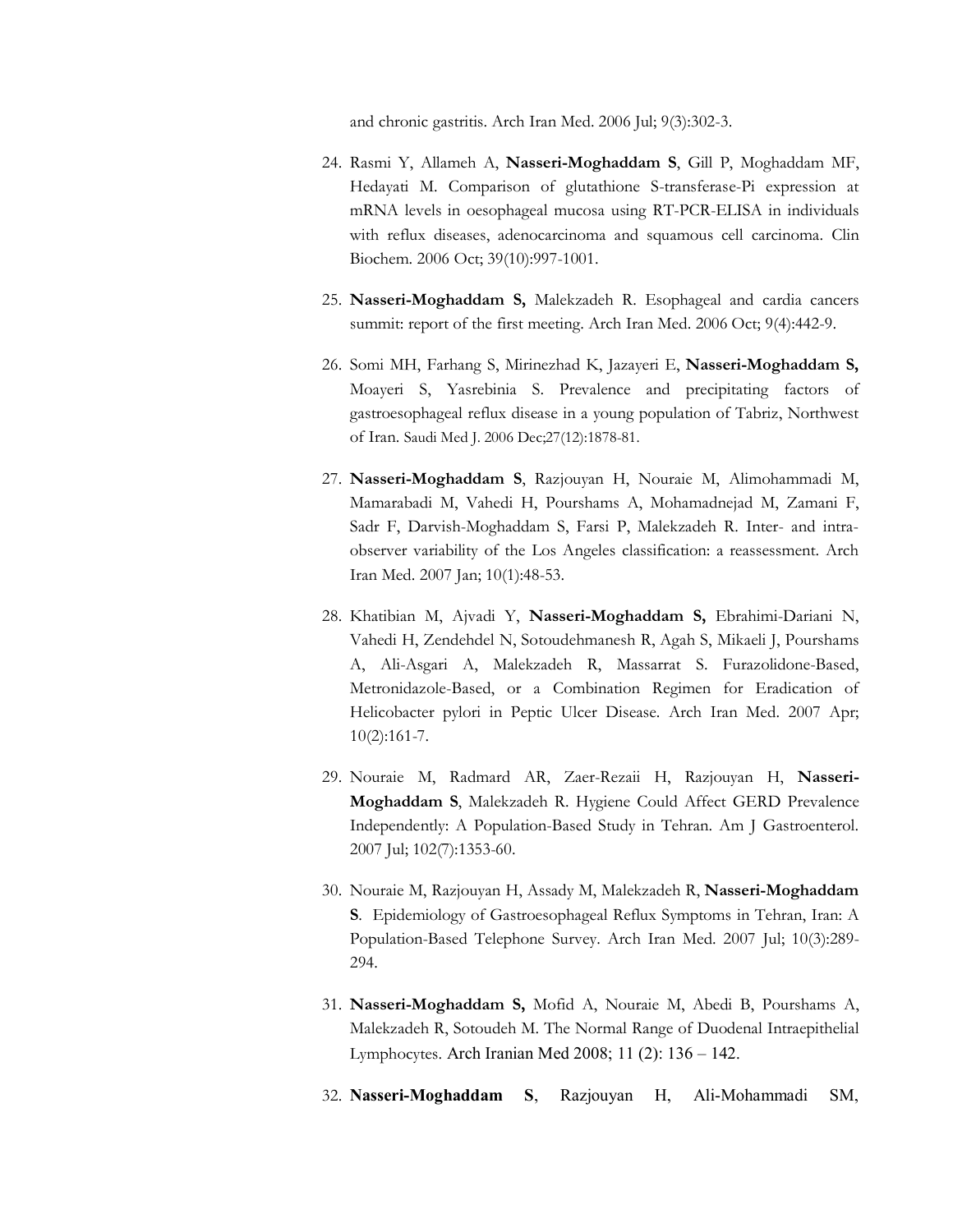Mamarabadi M, Ghotbi MH, Mostajabi P, Sohrabpour AA, Sotoudeh M, Abedi B, Mofid A, Nouraie M, Tofangchiha S, Malekzadeh R. BMC Gastroenterology 2007, **7**:42 doi:10.1186/1471-230X-7-42.

- 33. **Nasseri-Moghaddam S**, Mofid A, Ghotbi MH, Razjouyan H, Nouraie M, Radmard AR, Zaer-Rezaie, H, Habibi R, Rafat-Zand K, Malekzadeh R. Epidemiological Study of Gastro-Esophageal Reflux Disease: Reflux in Spouse as A Risk Factor. Aliment Pharmacol Ther; 2008 (28): 144–153.
- 34. Malekzadeh R, **Nasseri-Moghaddam S**. Reducing Gastric Cancer Mortality in Developing Countries: Learning from the Experience in Japan. Arch Iran Med. 2008 Sep;11(5):588-90.
- 35. Malekzadeh F, Alberti C, Nouraei M, Vahedi H, Zaccaria I, Meinzer U, **Nasseri-Moghaddam S**, Sotoudehmanesh R, Momenzadeh S, Khaleghnejad R, Rashtak S, Olfati G, Malekzadeh R, Hugot JP. Crohn's Disease and Early Exposure to Domestic Refrigeration. PLoS One. 2009; 4(1): e4288. Epub 2009 Jan 29.
- 36. **Nasseri-Moghaddam S**. Tea Drinking Habits and Esophageal cancer in High Risk Area. Arch Iran Med. 2009 May;12(3):330-2.
- 37. **Nasseri**-Moghaddam S. Letter to the editor. Arch Iranian Med 2009; 12  $(4): 437 - 438.$
- 38. Islami F, Kamangar F, Nasrollahzadeh D, Aghcheli K, Sotoudeh M, Abedi-Ardekani B, Merat S, **Nasseri-Moghaddam S**, Semnani S, Sepehr A, Wakefield J, Møller H, Abnet CC, Dawsey SM, Boffetta P, Malekzadeh R. Socio-economic Status and Esophageal Cancer: Results from a Population-Based Case-Control Study in a High-Risk Area. Int J Epidemiol. 2009 May 4. [Epub ahead of print].
- 39. Vahedi H, Momtahen S, Olfati G, Abtahi A, Hosseini S, Kazzazi AS, Khademi H, Rashtak S, Khaleghnejad R, Tabrizian T, Hamidi Z, Nouraie M, Malekzadeh F, Merat S, **Nasseri-Moghaddam S**, Sotoudehmanesh R, Larijani B. A Case-Control Study on Risk factors of Osteoporosis in Patients with Crohn's Disease. Arch Iran Med 2009; 12 (6): 570 – 575.
- 40. Vahedi H, Merat S, Momtahen S, Olfati G, Kazzazi AS, Tabrizian T, Rashtak S, Khaleghnejad R, Khademi H, Malekzadeh F, **Nasseri-Moghaddam S**, Malekzadeh R. Epidemiologic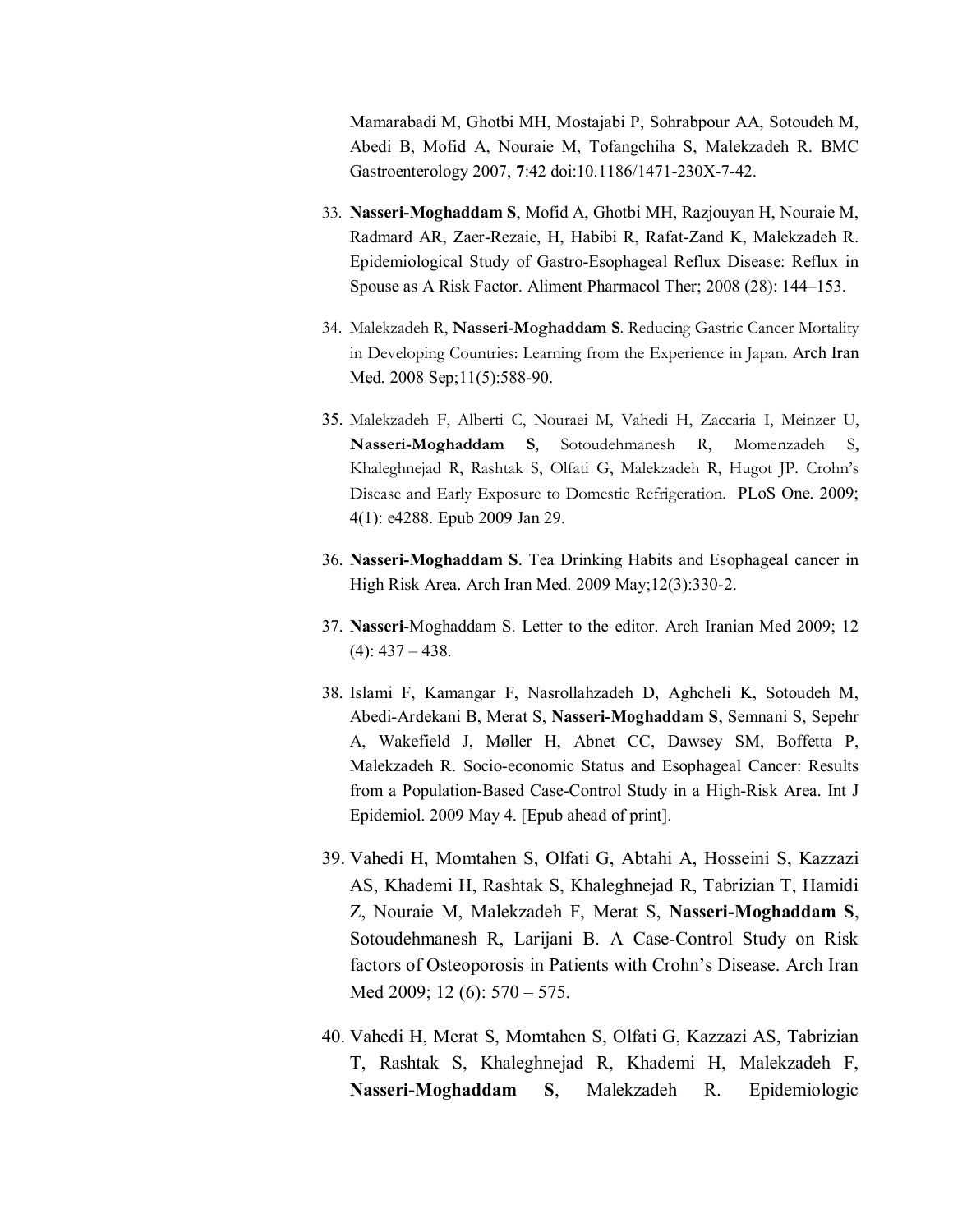Characteristics of 500 Patients with Inflammatory Bowel Disease in Iran Studied from 2004 to 2007. hjArch Iranian Med 2009; 12 (5):  $454 - 460.$ 

- 41. Allameh AA, Rasmi Y, **Nasseri-Moghaddam S**, Tavangar SM, Sharifi R, Sadreddini M. Immunohistochemical Analysis of Selected Molecular Markers in Esophagus, Precancerous, Adenocarcinoma and Squamous Cell Carcinoma in Iranian Subjects. Cancer Epidemiology 33 (2009) 79–84.
- 42. Poorolajal J, Mahmoodi M, Majdzadeh R, **Nasseri-Moghaddam S**, Haghdoost AA, Fotouhi A. Long-term protection provided by hepatitis B vaccine and need for booster dose: A meta-analysis. Vaccine 28 (2010) 623–631.
- 43. Poorolajal J, Mahmoodi M, Majdzadeh R, **Nasseri-Moghaddam S,**  Haghdoost AA, Ghalichi L, Fotouhi A. Seroprotection of Hepatitis B Vaccine and Need for Booster Dose: A Meta-Analysis. Hepatitis Monthly 2009; 9(4): 293-304.
- 44. Yarandi SS, **Nasseri-Moghaddam S,** Mostajabi P, Malekzadeh R. Overlapping gastroesophageal reflux disease and irritable bowel syndrome: increased dysfunctional symptoms. J Pediatr Gastroenterol Nutr. 2010 Jul;51(1):41-5.
- 45. Sohrabi S, Nouraie M, Khademi H, Baghizadeh S, **Nasseri-Moghaddam S**, Malekzadeh R. Epidemiology of uninvestigated gastrointestinal symptoms in adolescents: a population-based study applying the Rome II questionnaire. World J Gastroenterol. 2010 Mar 14;16(10):1232-8.
- 46. Poorolajal J, Haghdoost AA, Mahmoodi M, Majdzadeh R, **Nasseri-Moghaddam S**, Fotouhi A. Capture-recapture method for assessing publication bias. J Res Med Sci 2010;15:107-15.
- 47. **Nasseri-Moghaddam S**, Abrishami A, Taefi A, Malekzadeh R. Percutaneous needle aspiration, injection, and re-aspiration with or without benzimidazole coverage for uncomplicated hepatic hydatid cysts.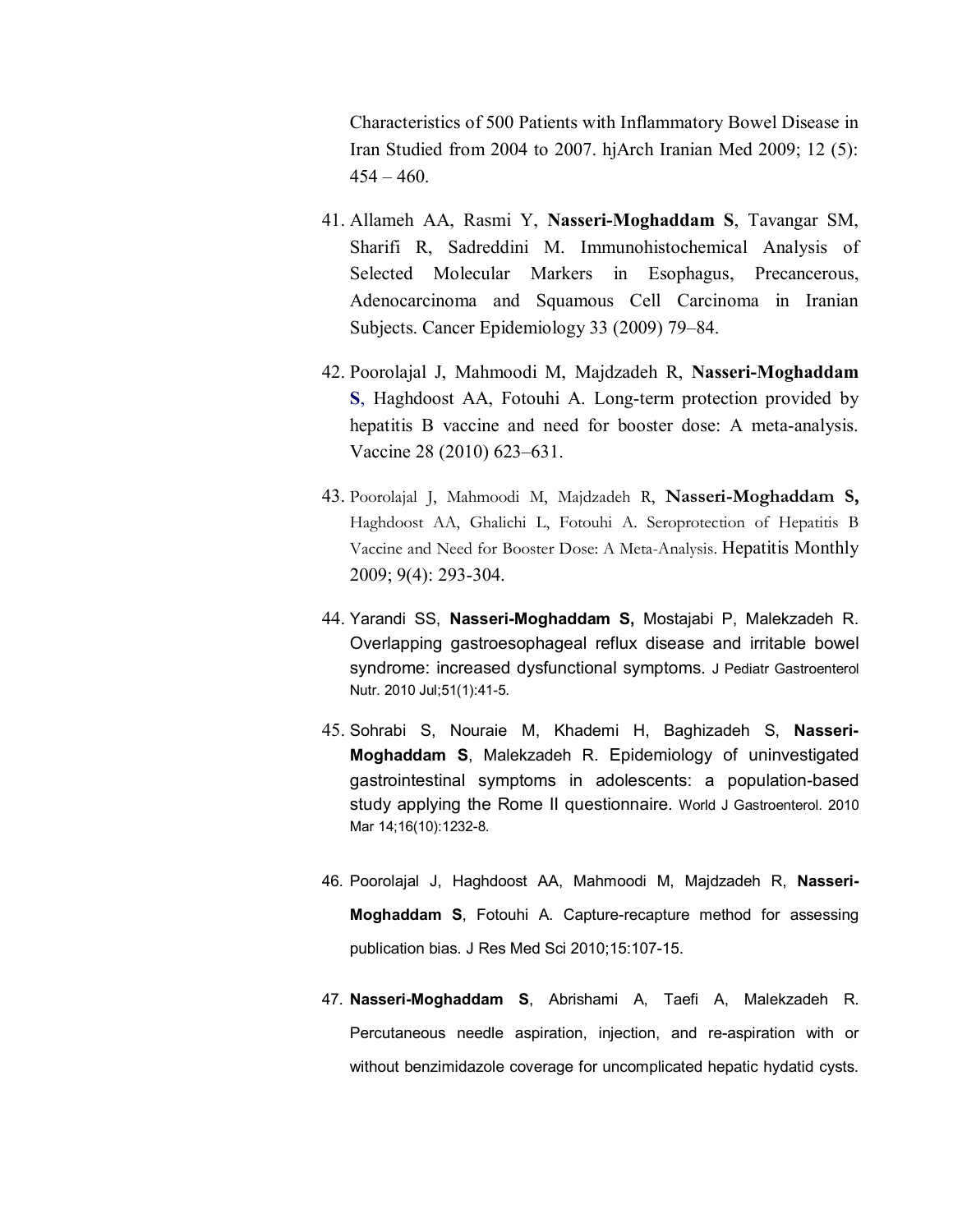Cochrane Database Syst Rev. 2011 Jan 19;(1):CD003623.

- 48. Poorolajal J, Mahmoodi M, Haghdoost A, Majdzadeh R, **Nasseri-Moghaddam S**, Ghalichi L, Fotouhi A. Booster dose vaccination for preventing hepatitis B. Cochrane Database Syst Rev. 2010 Nov 10;(11):CD008256.
- 49. **Nasseri-Moghaddam S**, Nokhbeh-Zaeem H, Saniee P, Pedramnia S, Sotoudeh M, Malekzadeh R. Oral Nitrate Reductase Activity and Erosive Gastro-esophageal Reflux Disease: A Nitrate Hypothesis for GERD Pathogenesis. Dig Dis Sci. 2012 Feb;57(2):413-8. Dig Dis Sci. 2011 Sep 1. [Epub ahead of print].
- 50. Azizi MH**, Nasseri-Moghaddam S.** Impact of quality mentorship on achievement of Shiraz Medical School in the 1970s and the Role of Professor Faramarz Ismail-Beigi. Arch Iranian Med 2012; 15(4): 259-262.
- 51. **Nasseri-Moghaddam S**, Mofid A, Razjouyan H. Dietary Nitrate may have a role in development of Gastro-Esophageal Reflux Disease. Arch Iran Med. 2011 Sep;14(5):312-4.
- 52. **Nasseri-Moghaddam S. Editorial:** Sensing the blowing winds of change. Middle East Journal of Digestive Diseases 2010; 2: 63-65.
- 53. Bagheri M, Ashrafi M, Mohamadnejad M, Abdollahzadeh-Hosseini L, **Nasseri-Moghaddam S**, Merat S, Saberi-Firouzi M, Sotoudeh M, Malekzadeh R. Eosinophilic gastroenteritis: A case series from Iran. Middle East Journal of Digestive Diseases 2011; 3: 115-118.
- 54. **Nasseri-Moghaddam S**. Topography of gastritis and its severity in 864 first degree relatives of gastric cancer patients (Letter to the editor). Arch Iran Med 2011; 14(5): 366.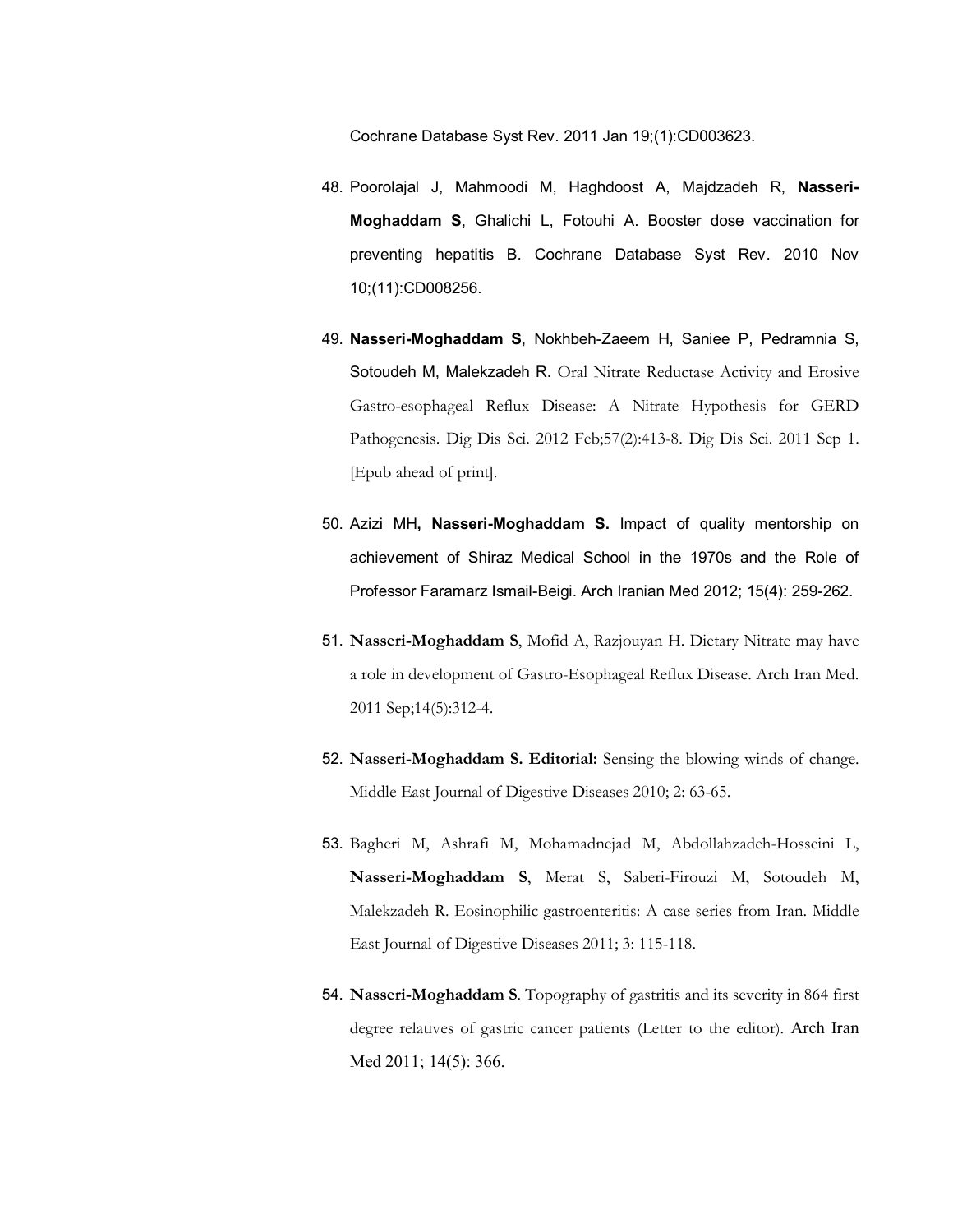- 55. Khademi H, Radmard AR, Malekzadeh F, Kamangar F, **Nasseri-Moghaddam S**, Johansson M, Byrnes G, Brennan P, Malekzadeh R. Diagnostic accuracy of age and alarm symptoms for upper GI malignancy in patients for upper GI malignancy in patients with dyspepsia in a GI clinic: A 7-year cross-sectional study. PLoS ONE 7(6): e39173. Doi: 101271/journal.pone.0039173.
- 56. Khademi H, Malekzadeh R, Pourshams A, Jafari E, Salahi R, Semnani S, Abaie B, Islami F, **Nasseri-Moghaddam S**, Etemadi A, Byrnes G, Abnet CC, Dawsey SM, Day NE, Pharaoh PD, Boffetta P, Brennan P, Kamangar F. Opium Use in Golestan Cohort Study: Prospective Cohort Study of 50,000 Adults in Iran. *BMJ* 2012;344:e2502 doi: 10.1136/bmj.e2502 (Published 17 April 2012).
- 57. Malekzadeh Z, Haghazali S, Sepanlou SG, Vahedi H, Merat S, Sotoudeh M, **Nasseri-Moghaddam S**, Malekzadeh R. Clinical features and long term outcome of 102 treated autoimmune hepatitis patients. Hepat Mon 2012 Feb;12(2):92-9. doi: 10.5812/hepatmon.808. Epub 2012 Feb 29.
- 58. **Nasseri-Moghaddam S**. Inflammatory bowel disease. Middle East Journal of Digestive Diseases 2012;4(2):77-89.
- 59. Amirimani B, Nikfam S, Albaji M, Vahedi S, Nasseri-Moghaddam S, Sharafkhah M, Ansari R, Vahedi H. Probiotics vs. Placebo in Irritable Bowel Syndrome: A Randomized Controlled Trial. Middle East Journal of Digestive Diseases 2013;5(2): 98-102.
- 60. Role of Th1/Th2 cells and related cytokines in autoimmune hepatitis. Behfarjam F, Sanati MH, **Nasseri Moghaddam S**, Ataei M, Nikfam S, Jadali Z. Turk J Gastroenterol. 2017 Mar;28(2):110-114. 2017.17501. Epub 2017 Jan 25.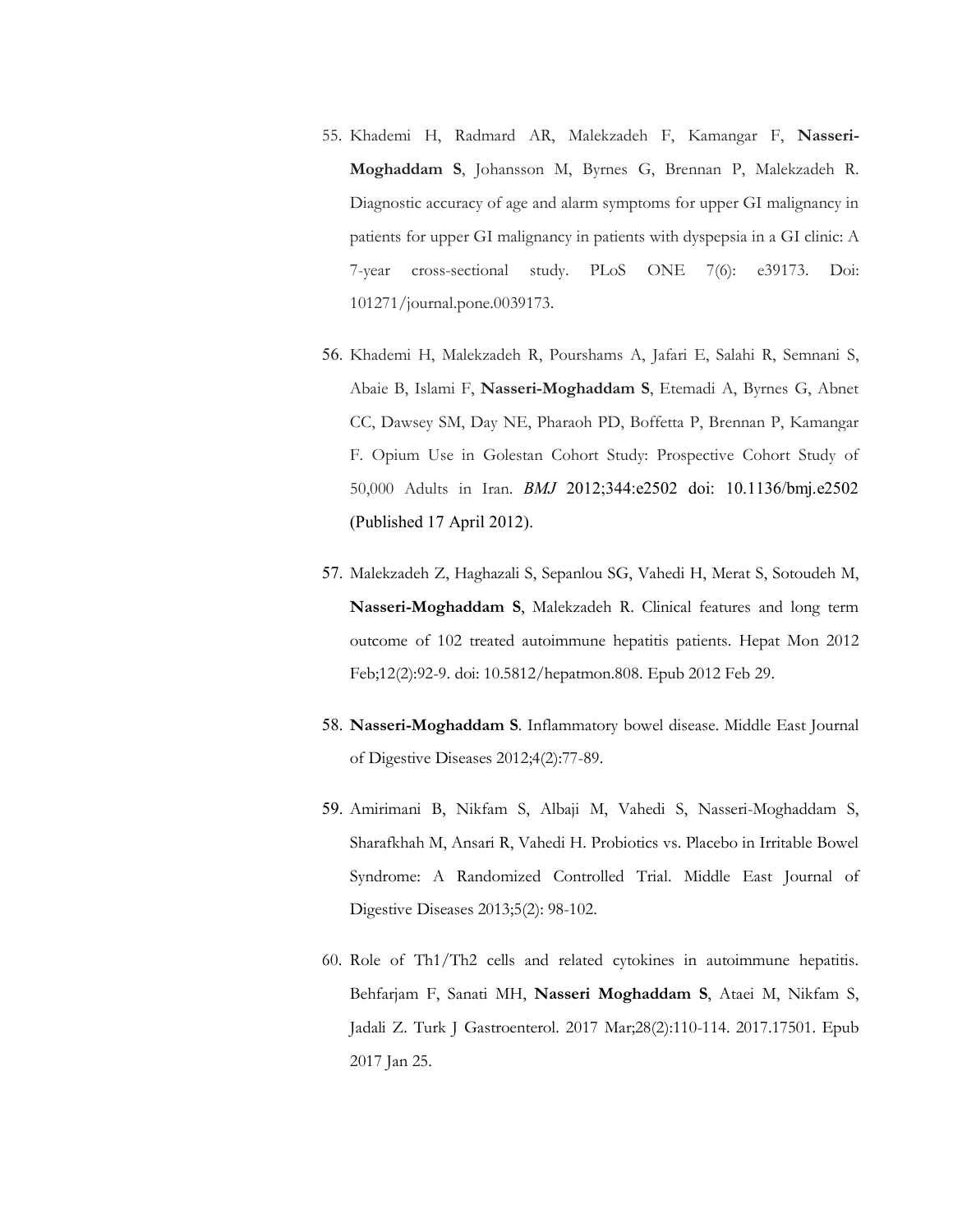- 61. Medical Journal Club as a New Method of Education: Modifications for Improvement. Sadeghi A, Biglari M, **Nasseri-Moghaddam S**, Soltani A. Arch Iran Med. 2016 Aug;19(8):556-60
- 62. Emerging Epidemic of Inflammatory Bowel Disease in a Middle Income Country: A Nation-wide Study from Iran. Malekzadeh MM, Vahedi H, Gohari K, Mehdipour P, Sepanlou SG, Ebrahimi Daryani N, Zali MR, Mansour-Ghanaei F, Safaripour A, Aghazadeh R, Vossoughinia H, Fakheri H, Somi MH, Maleki I, Hoseini V, Ghadir MR, Daghaghzadeh H, Adibi P, Tavakoli H, Taghavi A, Zahedi MJ, Amiriani T, Tabib M, Alipour Z, Nobakht H, Yazdanbod A, Sadreddini M, Bakhshipour A, Khosravi A, Khosravi P, **Nasseri-Moghaddam S**, Merat S, Sotoudehmanesh R, Barazandeh F, Arab P, Baniasadi N, Pournaghi SJ, Parsaeian M, Farzadfar F, Malekzadeh R. Arch Iran Med. 2016 Jan;19(1):2-15.
- 63. Mean Polyp per Patient Is an Accurate and Readily Obtainable Surrogate for Adenoma Detection Rate: Results from an Opportunistic Screening Colonoscopy Program. Delavari A, Salimzadeh H, Bishehsari F, Sobh Rakhshankhah E, Delavari F, Moossavi S, Khosravi P, **Nasseri-Moghaddam S**, Merat S, Ansari R, Vahedi H, Shahbazkhani B, Saberifiroozi M, Sotoudeh M, Malekzadeh R. Middle East J Dig Dis. 2015 Oct;7(4):214-9.
- 64. Minimum Requirements for Reporting Fecal Microbiota Transplant Trial. Moossavi S, Bishehsari F, Ansari R, Vahedi H, **Nasseri-Moghaddam S**, Merat S, Sobhani I, Keshavarzian A, Malekzadeh R. Middle East J Dig Dis. 2015 Jul;7:177-80.
- 65. Variations of gastric corpus microbiota are associated with early esophageal squamous cell carcinoma and squamous dysplasia. Nasrollahzadeh D, Malekzadeh R, Ploner A, Shakeri R, Sotoudeh M, Fahimi S, **Nasseri-Moghaddam S**, Kamangar F, Abnet CC, Winckler B, Islami F, Boffetta P,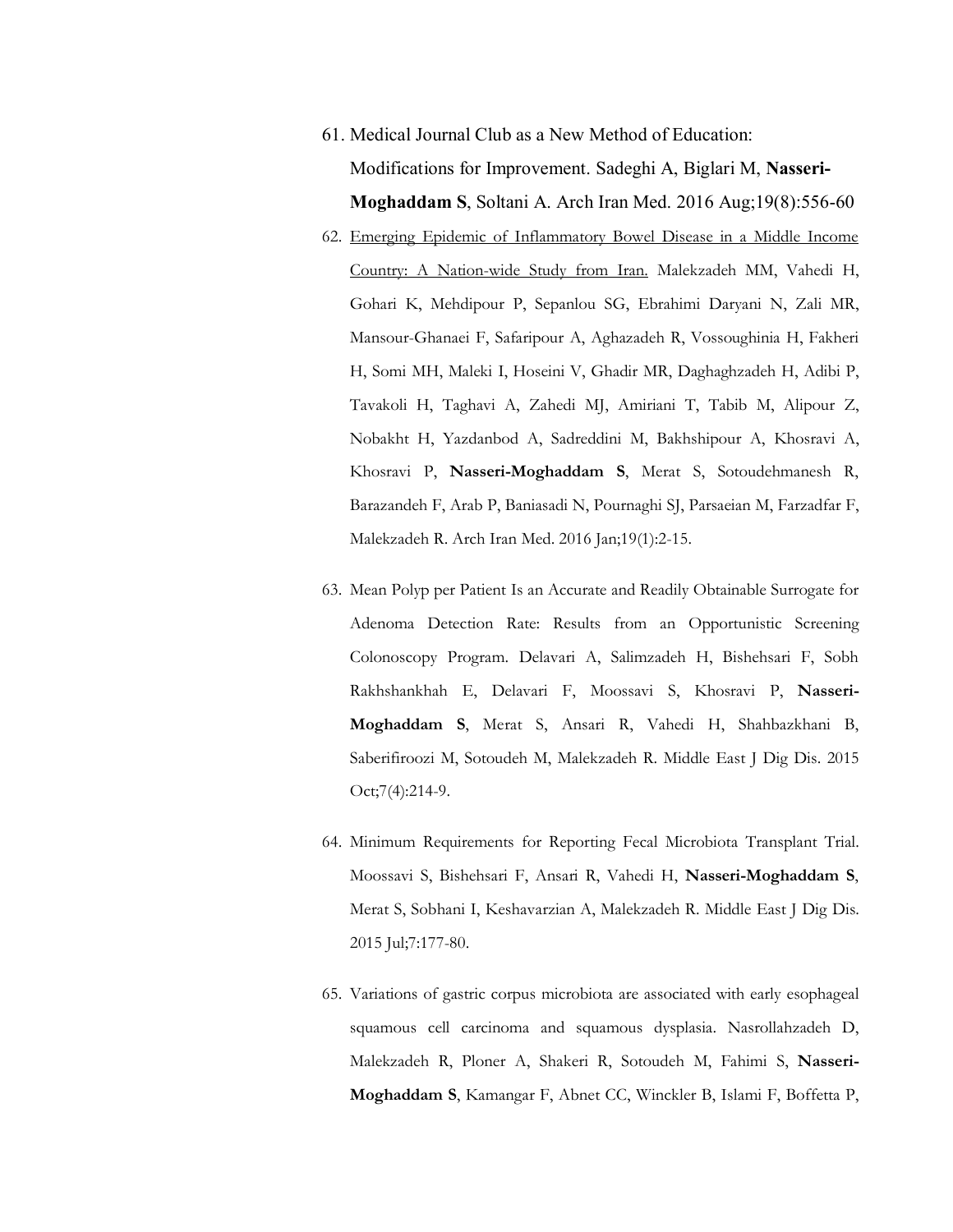Brennan P, Dawsey SM, Ye W. Sci Rep. 2015 Mar 6;5:8820.

- 66. Adenoma detection rates in an opportunistic screening colonoscopy program in Iran, a country with rising colorectal cancer incidence. Delavari A, Bishehsari F, Salimzadeh H, Khosravi P, Delavari F, **Nasseri-Moghaddam S**, Merat S, Ansari R, Vahedi H, Shahbazkhani B, Saberifiroozi M, Sotoudeh M, Malekzadeh R. BMC Gastroenterol. 2014 Nov 18;14:196.
- 67. Characteristics of colorectal polyps and cancer; a retrospective review of colonoscopy data in iran. Delavari A, Mardan F, Salimzadeh H, Bishehsari F, Khosravi P, Khanehzad M, **Nasseri-Moghaddam S**, Merat S, Ansari R, Vahedi H, Shahbazkhani B, Saberifiroozi M, Sotoudeh M, Malekzadeh R. Middle East J Dig Dis. 2014 Jul;6(3):144-50.
- 68. Gastroesophageal Reflux Disease and overall and Cause-specific Mortality: A Prospective Study of 50000 Individuals. Islami F, Pourshams A, **Nasseri-Moghaddam S**, Khademi H, Poutschi H, Khoshnia M, Norouzi A, Amiriani T, Sohrabpour AA, Aliasgari A, Jafari E, Semnani S, Abnet CC, Pharaoh PD, Brennan P, Kamangar F, Dawsey SM, Boffetta P, Malekzadeh R. Middle East J Dig Dis. 2014 Apr;6(2):65-80.
- 69. Oral Nitrate Reductase Activity Is Not Associated with Development of Non-Alcoholic Fatty Liver Disease (NAFLD) and Non-Alcoholic Steatohepatitis (NASH): A Pilot Study. Barzin G, Merat S, Nokhbeh-Zaeem H, Saniee P, Pedramnia S, Mostashfi Habibabadi A, **Nasseri-Moghaddam S**. Middle East J Dig Dis. 2014 Jan;6(1):23-7.
- 70. Serum cystatin-C is not superior to serum creatinine in predicting glomerular filtration rate in cirrhotic patients. **Nasseri-Moghaddam S**, Ganji MR, Kochari MR, Tofangchiha S. Middle East J Dig Dis. 2013 Oct;5(4):209-16.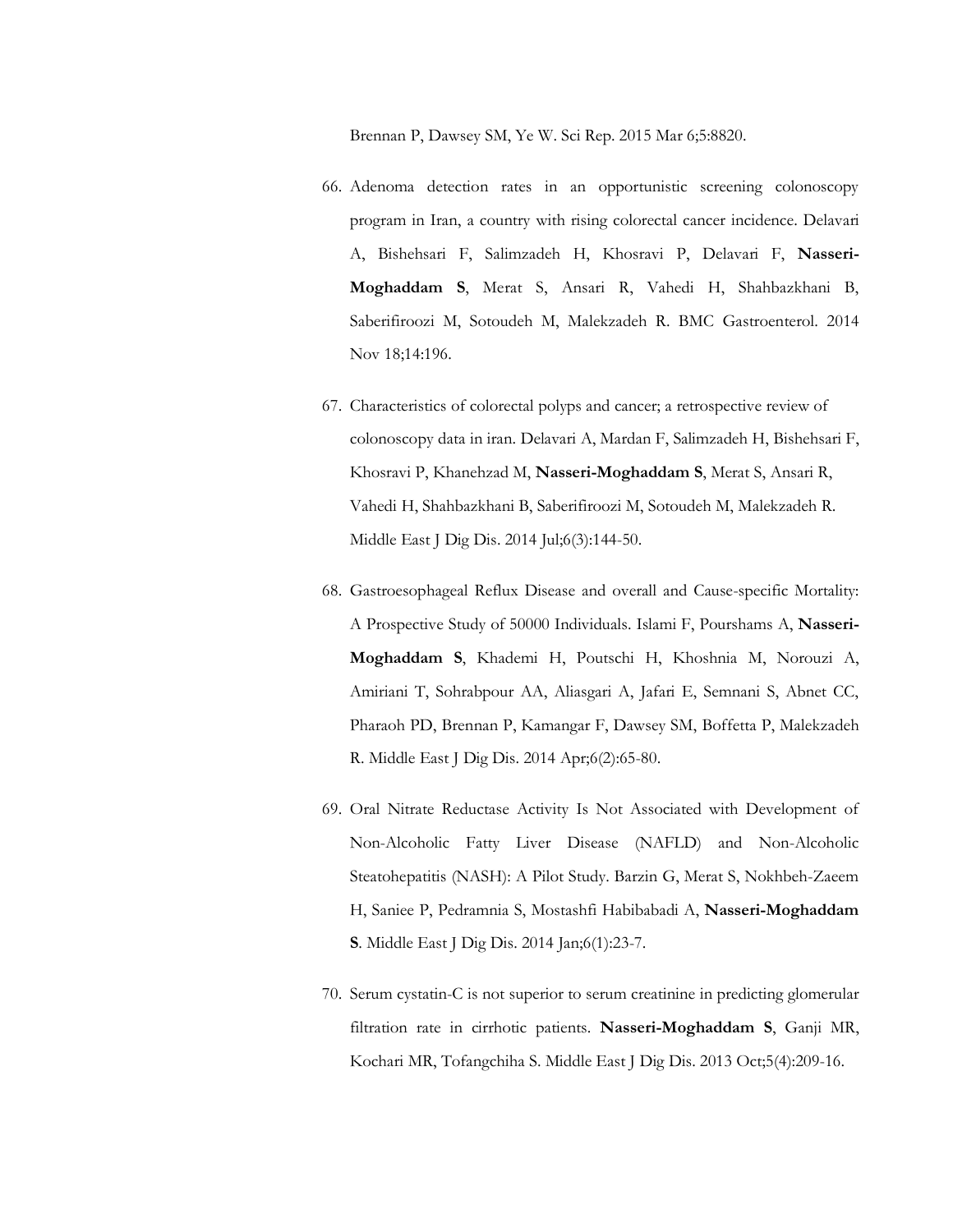- 71. Cyclosporine-A Versus Prednisolone for Induction of Remission in Autoimmune Hepatitis: Interim Analysis Report of a Randomized Controlled Trial. **Nasseri-Moghaddam S**, Nikfam S, Karimian S, Khashayar P, Malekzadeh R. Middle East J Dig Dis. 2013 Oct;5(4):193-200.
- 72. Probiotic vs. Placebo in Irritable Bowel Syndrome:A Randomized Controlled Trial. Amirimani B, Nikfam S, Albaji M, Vahedi S, **Nasseri-Moghaddam S**, Sharafkhah M, Ansari R, Vahedi H. Middle East J Dig Dis. 2013 Apr;5(2):98-102.
- 73. Determinants of gastroesophageal reflux disease, including hookah smoking and opium use- a cross-sectional analysis of 50,000 individuals. Islami F, **Nasseri-Moghaddam S**, Pourshams A, Poustchi H, Semnani S, Kamangar F, Etemadi A, Merat S, Khoshnia M, Dawsey SM, Pharoah PD, Brennan P, Abnet CC, Boffetta P, Malekzadeh R. PLoS One. 2014 Feb 21;9(2):e89256.
- 74. Statins for non-alcoholic fatty liver disease and non-alcoholic steatohepatitis. Eslami L, Merat S, Malekzadeh R, **Nasseri-Moghaddam S**, Aramin H. Cochrane Database Syst Rev. 2013 Dec 27;(12).
- 75. Meta-analyses: does long-term PPI use increase the risk of gastric premalignant lesions? Eslami L, **Nasseri-Moghaddam S**. Arch Iran Med. 2013 Aug;16(8):449-58.
- 76. Surgical resection versus liver transplant for patients with hepatocellular carcinoma. Taefi A, Abrishami A, **Nasseri-Moghaddam S**, Eghtesad B, Sherman M. Cochrane Database Syst Rev. 2013 Jun 29;(6):CD006935.
- 77. Treatment of gastro-esophageal reflux disease may improve surgical outcomes for chronic otitis media. Karimi Yazdi A, Tajdini A, Malekzadeh R, **Nasseri-Moghaddam S**, Mazlum M, Nokhbeh-Zaeem H, Biazar P, Amiri M. Middle East J Dig Dis. 2012 Oct;4(4):224-7.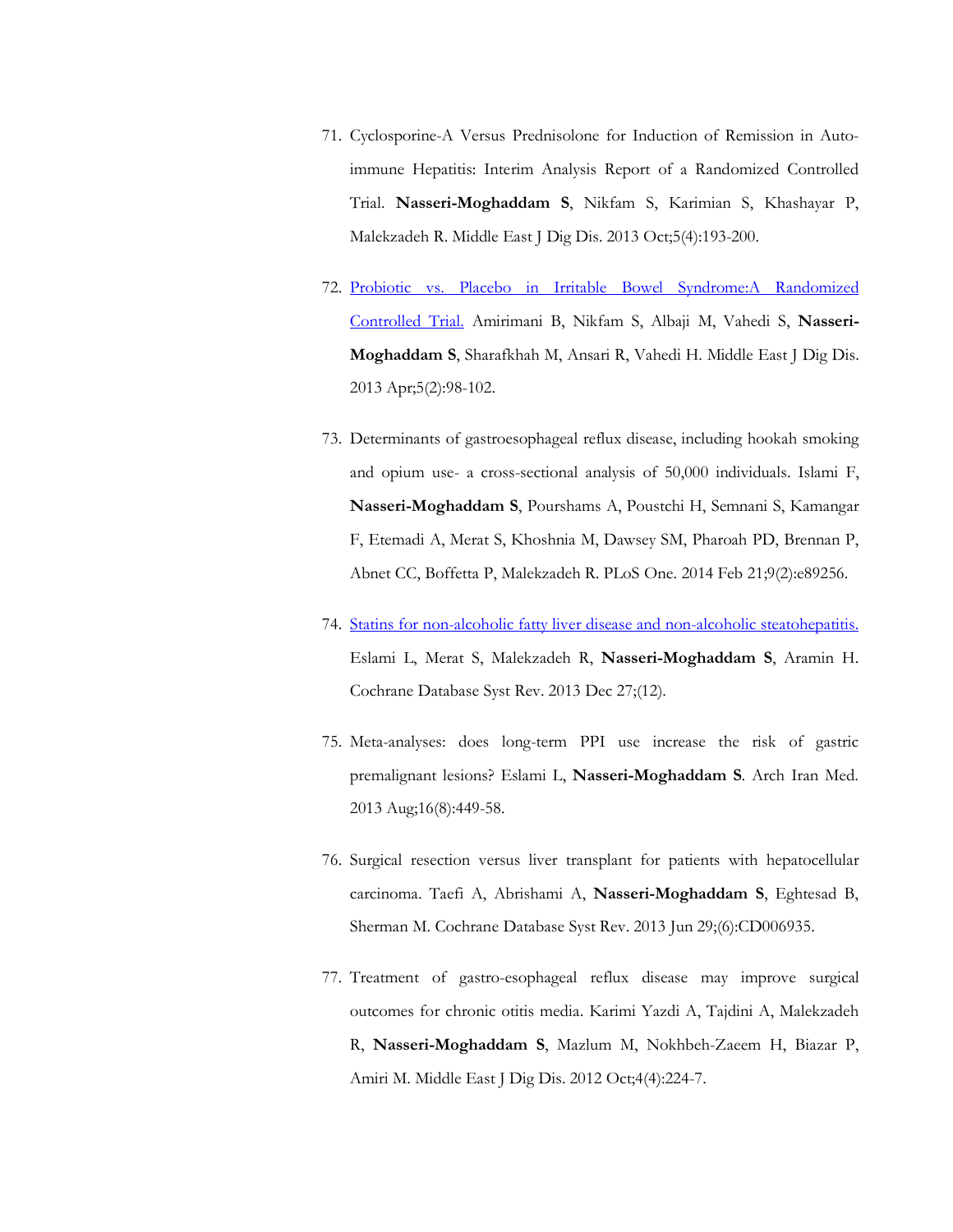- 78. Diagnostic accuracy of age and alarm symptoms for upper GI malignancy in patients with dyspepsia in a GI clinic: a 7-year cross-sectional study. Khademi H, Radmard AR, Malekzadeh F, Kamangar F, **Nasseri-Moghaddam S**, Johansson M, Byrnes G, Brennan P, Malekzadeh R. PLoS One. 2012;7(6):e39173.
- 79. Opium use and mortality in Golestan Cohort Study: prospective cohort study of 50,000 adults in Iran. Khademi H, Malekzadeh R, Pourshams A, Jafari E, Salahi R, Semnani S, Abaie B, Islami F, **Nasseri-Moghaddam S**, Etemadi A, Byrnes G, Abnet CC, Dawsey SM, Day NE, Pharoah PD, Boffetta P, Brennan P, Kamangar F. BMJ. 2012 Apr 17;344.

80.

## **Case reports:**

- 1. **Nasseri-Moghaddam S**, Mohamadnejad M, Malekzadeh R, Tavangar SM. Gastrointestinal: Polypoid arteriovenous malformation of the colon. J Gastroenterol Hepatol 2004; 19: 1419.
- 2. Hosseini V, **Nasseri-Moghaddam S**, Soroosh AR, Hakimian MR. Photoclinic: Ileal duplication cyst. Arch Iran Med. 2007 Jul;10(3):417-9.
- 3. **Nasseri-Moghaddam S**, Nokhbeh-Zaeem H, Soroush Z, Bani-Solaiman Sheybani S, Mazloum M. Ectopic location of the ampulla of Vater within the pyloric channel. Middle East Journal of Digestive Diseases 2011; 3: 56-58.
- 4. Niknam R, Mahmoudi L, **Nasseri-Moghaddam S**. An incidentally swallowed toothbrush. Arch Iran Med. 2012 Mar;15(3):177-8. doi: 012153/AIM.0015.

## **Abstracts:**

- 1. Aortic Size in Mitral Valve Prolapse: Oral presentation in the 4th International Congress of Internal Medicine 1993, Tehran / Iran.
- 2. Effect of H-2 Blockers on Calcium Metabolism in Patients with Secondary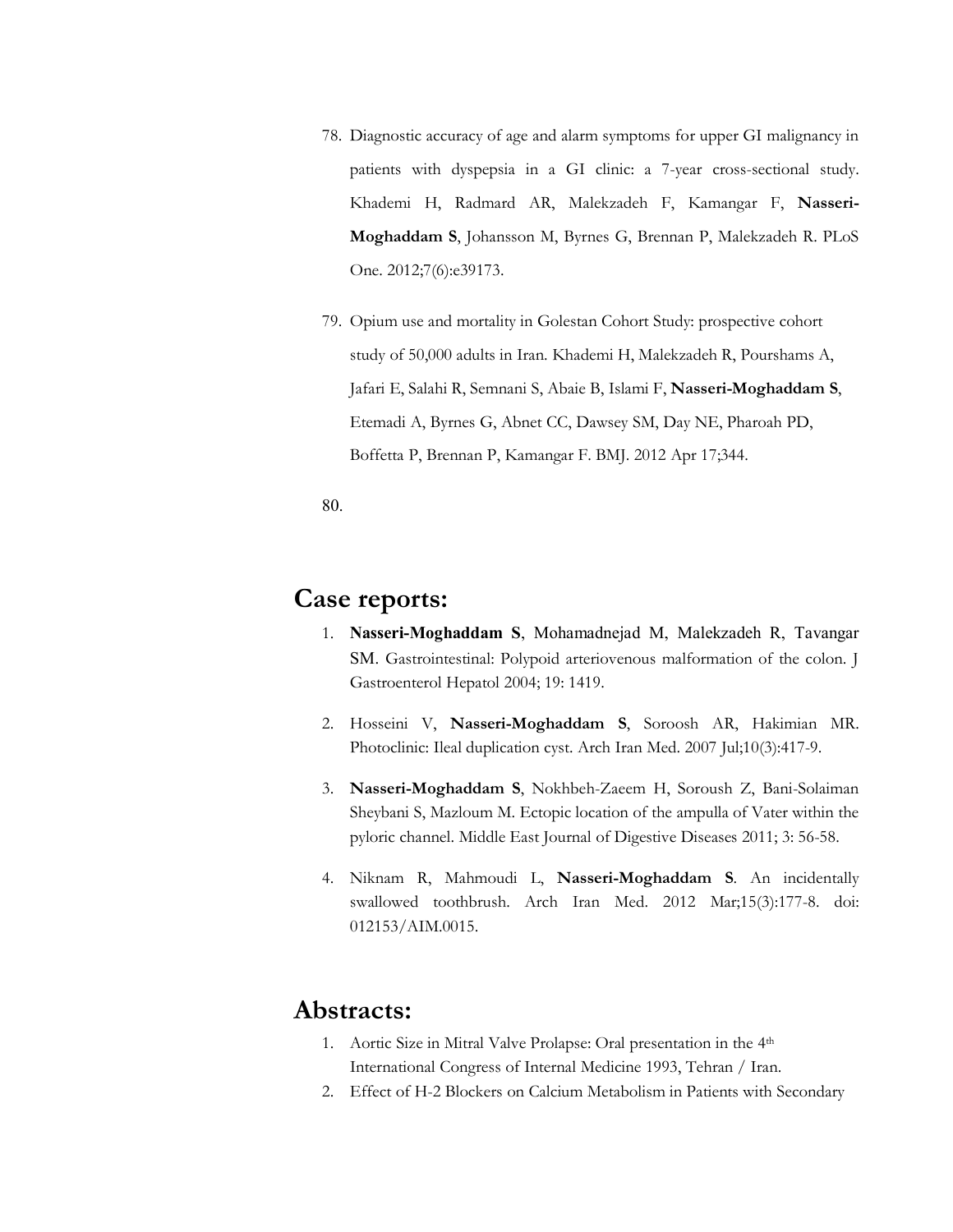Hyperparathyroidism: Oral presentation in the 2nd International Congress of Endocrinology 1993, Tehran / Iran

- 3. Duodenal Ulcer Rebleeding is Associated with Persistent Helicobacter Pylori Infection. Gastroenterology; April 1997: 208.
- 4. Helicobacter Pylori Prevalence in Two Iranian Provinces with High and Low Incidence of Gastric Carcinoma. Digestion; August 1998.
- 5. Should IBS Patients be Screened for Celiac Disease Gastroenterology April 1999; 116(4): G3946
- 6. Role of Celiac Disease among Iranian Patients with Chronic Diarrhea. Presented in the 12th International Congress of Geographic Medicine, Nov. 1999, Shiraz / Iran.
- 7. Microemulsion Formulation of Cyclosporine-A in Autoimmune Hepatitis. Gastroenterology April 1999; 116(4): L0275.
- 8. Prevalence of Endoscopic GERD in Dyspeptic Patients Undergoing Upper GI Endoscopy (interim report). Presented in the 10th Iranian Congress of Internal Medicine, May 1999, Tehran / Iran.
- 9. Appropriateness of Hospital Admissions and In-hospital Stay in a University Hospital in Tehran. Presented in the 10th Iranian Congress of Internal Medicine, May 1999, Tehran / Iran.
- 10. Ursodeoxyxholic Acid for NASH: A Prospective Randomized Controlled Study. Presented orally at the distinguished plenary session at DDW 2002, SanFrancisco.
- 11. Epidemiology of constipation in Tehran, Iran. Nouraie M, Razjouyan H, Asadi M, Nasseri-Moghaddam S. Govaresh, December 2005; 10 (Supplement):35-35.
- 12. Is Response to Medical Therapy Different between Patients with Erosive and Non-erosive Reflux Disease? Interim Report of the Iranian GERD Cohort. Alimohammadi M, Mamarabadi M, Razjouyan H, Nouraei M, Ghotbi MH, Tofangchiha S, Safavi M, Malekzadeh R, Didar L, Khalili SH, Nasseri-Moghaddam S. Govaresh, December 2005; 10 (Supplement): 45-45.
- 13. The Iranian GERD Study: Preliminary Report. Alimohammadi M, Mofid A, Razjouyan H, Mamarabadi M, Nouraie M, Ghotbi MH, Tofangchiha S, Malekzadeh R, Nasseri-Moghaddam S. Govaresh, December 2005;10 (Supplement):46-46
- 14. Efficiency of H&E staining in detecting H.Pylori density in gastric samples. Alimohammadi M, Razjouyan H, Mamarabadi M, Ghotbi MH, Abedi B, Sotoudeh M, Malekzadeh R, Nasseri-Moghaddam S. Govaresh, December 2005;10 (Supplement): 52-52
- 15. What is the role of Helicobacter Pylori in induction of intestinal metaplasia in GERD patients? The PARSI database. Govaresh November 2006; 11 (Supplement): 33-3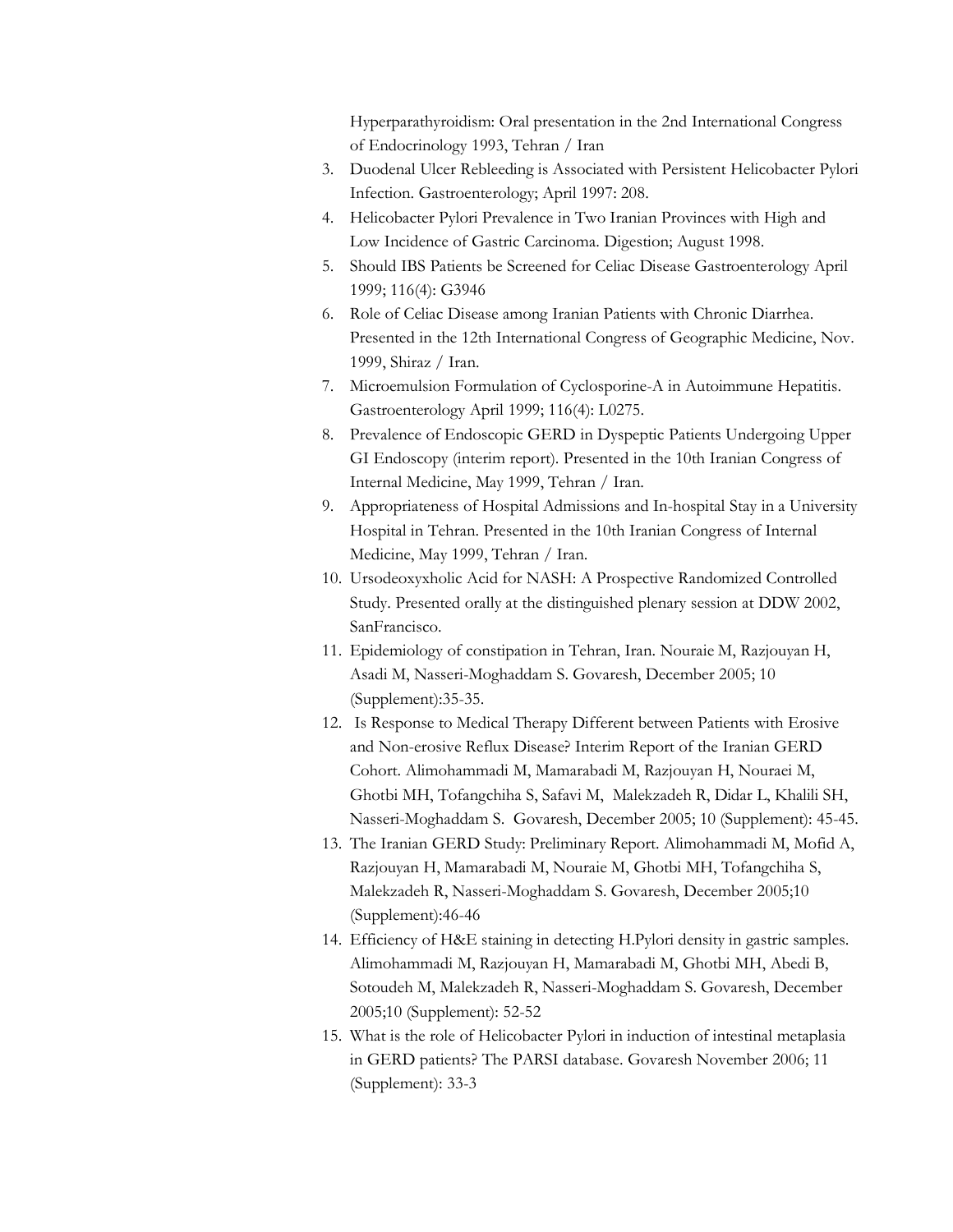- 16. Risk Factors for Gastro-esophageal Reflux Disease: Results of a Population-Based Study. Govaresh November 2006; 11 (Supplement): 31-31.
- 17. Validation of the Quality of Life In Reflux and Dyspepsia (QOLRAD) Questionnaire in Iranian patients with GERD. Govaresh November 2006; 11 (Supplement): 28-28.
- 18. Prevalence of Irritable Bowel Syndrome (IBS) in patients with Gastro esophageal reflux disease (GERD). Govaresh November 2006; 11 (Supplement):32-32.
- 19. Nasseri-Moghaddam S, Malekzadeh R, Razjouyan H, Nouraie M, Mamarabadi M, Alimohammadi M, Vahedi H, Pourshams A, Mohamadnejad M, Zamani F, Sadr F, Darvish-Moghaddam S, Farsi P. abstract presented orally at the Digestive Disease Week, Chicago, IL, USA, May 2005.
- 20. Nouraie M, Razjouyan H, Assady M, Nasseri-Moghaddam S. Gastroesophageal reflux disease in Tehran, Iran. Gastroenterology 130 (4): A170-A170 Suppl. 2 APR 2006
- 21. Nasseri-Moghaddam S, Razjouyan H, Nouraie SM, et al. Netgerd or Helicobacter pylori: Which is responsible for carditis?; The parsi database . GASTROENTEROLOGY 132 (4): A279-A279 Suppl. 2 APR 2007.
- 22. Nouraie SM, Zaer-Rezaii H, Radmard AR, et al. GERD overlaps other gastrointestinal symptoms; Results of a population based study. GASTROENTEROLOGY 132 (4): A407-A408 Suppl. 2 APR 2007.
- 23. Nouraie SM, Sohrabi S, Baghizadeh S, et al. Functional GI disorders (FGID) in adolescent, epidemiology and reliability of the Rome II questionnaire in Iran . GASTROENTEROLOGY 132 (4): A409-A409 Suppl. 2 APR 2007
- 24. Nasseri-Moghaddam S, Rajouyan H, Mamarabadi M, et al. Clinical, demographic, and habit characteristics of GERD patients with and without erosive esophagitis GASTROENTEROLOGY 132 (4): A410-A410 Suppl. 2 APR 2007
- 25. Ajvadi Y, Malekzadeh R, Nasseri-Moghaddam S, et al. Effect of 2 weeks furazolidone- or 2 weeks metronidazole- or combination of, 1week furazolidone+1 week metronidazole-based anti Helicobacter pylori regimens in peptic ulcer: A randomized-controlled multicenter trial. GASTROENTEROLOGY 130 (4): A93-A93 Suppl. 2 APR 2006
- 26. Nouraie M, Asadi M, Razjouyan H, et al. Gastroesophageal reflux disease in Tehran. GASTROENTEROLOGY 130 (4): A170-A170 Suppl. 2 APR 2006
- 27. Nasseri-Moghaddam S, Malekzadeh R, Karimian S Cyclosporine-a versus prednisolone for induction of remission in patients with autoimmune hepatitis: Interim report of a randomized controlled trial . GASTROENTEROLOGY 130 (4): A281-A281 Suppl. 2 APR 2006
- 28. Nasseri-Moghaddam S, Razjouyan H, Nouraie M, et al. Inter- and intra-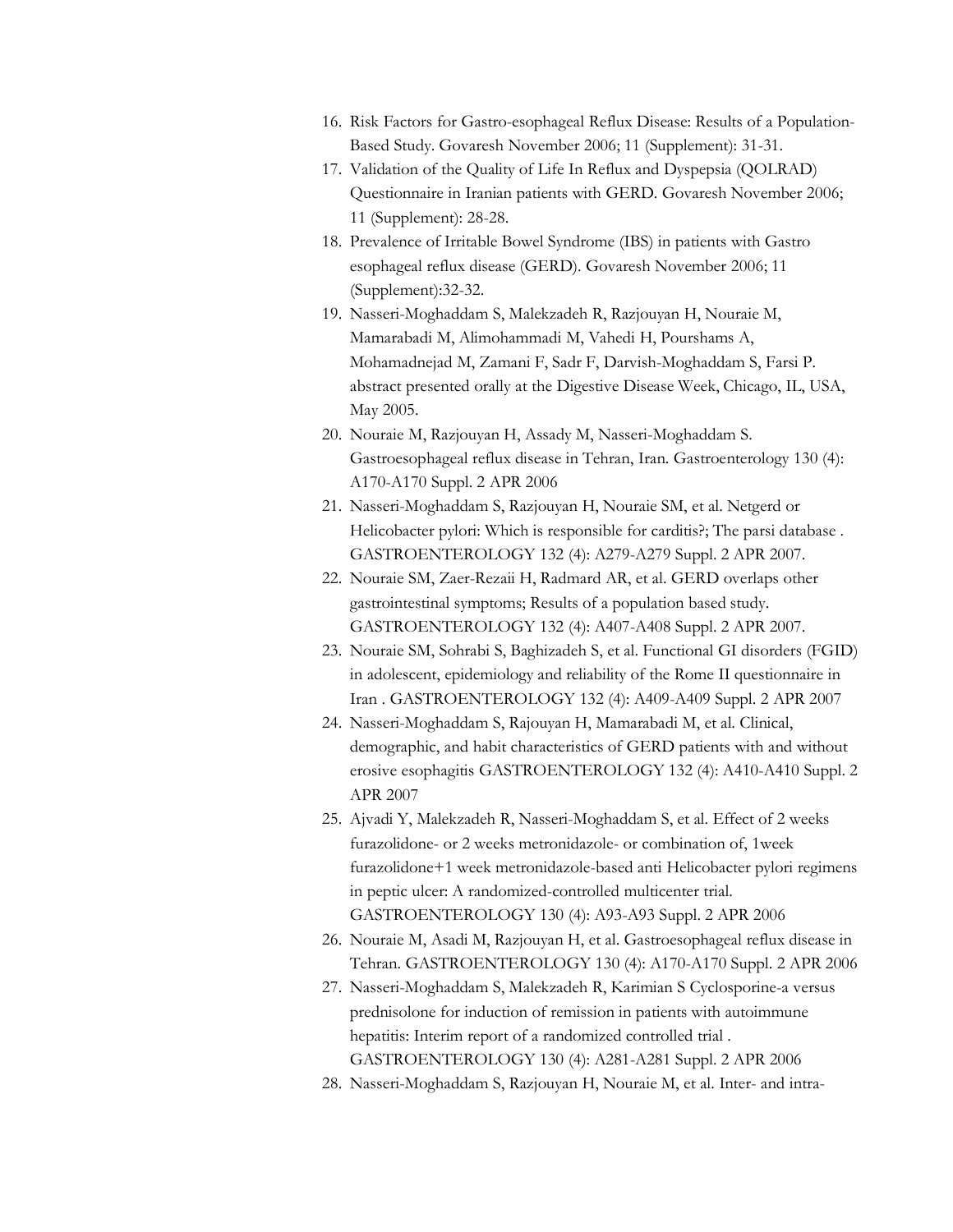observer variability of the LosAngeles classification for GERD: Preliminary report . GASTROENTEROLOGY 128 (4): A91-A91 Suppl. 2 APR 2005

- 29. Malekzadeh R, Mohamadnejad M, Nasseri-Moghaddam S, et al. Impact of treatment on liver fibrosis in autoimmune hepatitis and chronic hepatitis B GASTROENTEROLOGY 124 (4): A382-A382 Suppl. S APR 2003
- 30. Malekzadeh R, Mohamadnejad M, Nasseri-Moghaddam S, et al. Reversibility of cirrhosis in autoimmune hepatitis . GASTROENTEROLOGY 124 (4): A385-A385 Suppl. S APR 2003

# **Books:**

 $\bullet$ 

 $\bullet$ 

- 1. Review on "Inteferons" published in the form of a booklet for use of houseofficers and attending staff in the division of Gastroenterology.
- 2. **Siavosh Nasseri-Moghaddam**, Reza Malekzadeh. Esophageal and Cardia Cancers: Report of the First Summit. 1th ed. Place: Center for International Collaboration and Research (ISMO), Tehran, Iran; 2006: 52 pages.
- 3. **Nasseri-Moghaddam S.** Percutaneous Needle Aspiration, Injection and Re-aspiration Technique for Liver Hydatid Cysts. In: Filipou DK (eds), Advances in Hydatid Disease Diagnosis and Treatment. Broken Hill Publishers Ltd, 2013, Nicosia, Cyprus.

PROFESSIONAL EXPERIENCE

- May 2002-June 2002, Thomas Starzl Institute of Transplantation, Pittspurg, USA, visiting scientist for liver transplantation
- June 2002-July 2002, National Cancer Institute, National Institutes of Health, Bethesda, MD, USA, visiting scientist and participant in the summer course on cancer epidemiology
- July 2002-August 2002, UCLA transplant center, Los Angeles, CA, USA, visiting scientist for liver transplantation
- August 2002-September 2002, UCSD transplant center, San Diego, CA, USA, visiting scientist for liver transplantation
- September 2002-November 2002, Yale Medical Center, Yale University, New Haven, CT, USA, visiting scientist for advanced endoscopic techniques including endoscopic ultrasonography
- Member of the editorial board: Archives of Iranian Medicine, since 2004
- Member of the editorial board: Middle East Journal of Digestive Diseases, Since 2009